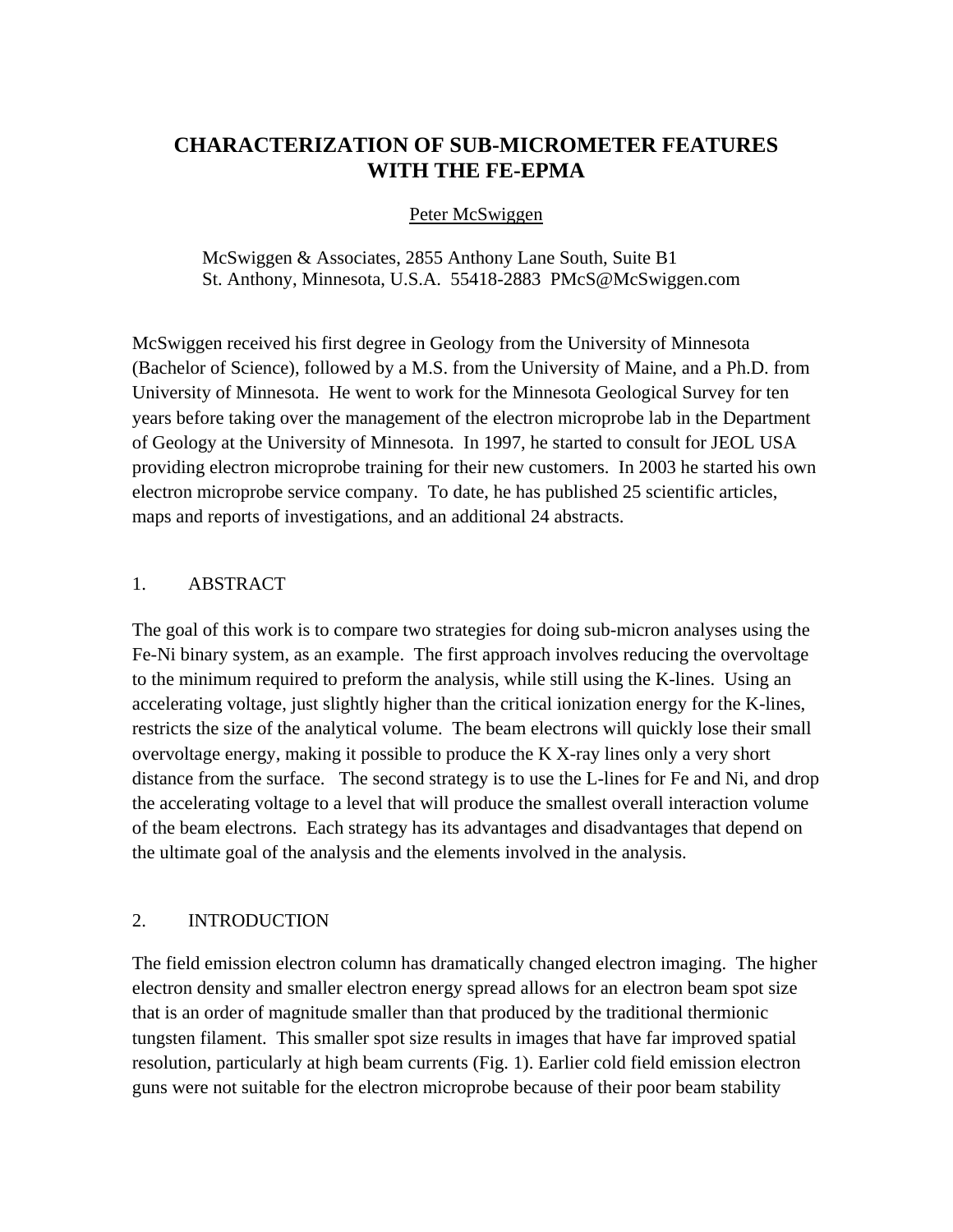$\left(\sim 10\% / \text{hour}\right)$  and their low beam currents ( $\sim 1 \times 10^{-9}$  amp). With the thermal, field emission electron guns (TFE), both beam stability ( $\langle 0.1\% / \text{hour}}$ ) and high beam currents ( $\sim 1x10^{-6}$ ) amp) can be achieved. This now makes the field emission gun ideal for the electron microprobe.

Some have previously argued that the field emission gun does not add to the analytical range of the electron microprobe because the electron spread within the sample controls the analytical area, not the beam diameter. The electron spread is controlled by the energy of the electron beam and the density/atomic number of the sample being analyzed. However, with the thermal, field emission (TFE) electron gun, it is possible to work at much lower accelerating voltages and still maintain a very small spot size. This greatly reduces the analytical area.



Sample: Evaporated gold particles Acc. V.: 10kV Mag.: 5000x Probe Current - 100 nA

 $5 \mu m$ 

Figure 1. Differences in imaging between a thermionic W filament gun  $(W)$ , a LaB<sub>6</sub> gun, and a thermal field emission gun (TFE). Sample is evaporated gold particles on carbon. (Imaging by JEOL, Ltd.)

It should be pointed out that high-resolution imaging can also greatly improve the quality of microanalyses, even if one is not working at low-accelerating voltages. High spatial resolution imaging not only assists in determining what to analyze, but helps identify where not to analyze. Figure 2 is an example. Shown are small crystallites in a volcanic glass. If the objective is to analyze the glass, it is critical to be able to identify areas where the crystallites exist in order to avoid them. Therefore, even if the analytical volume is much larger than the size of the crystallites, finding larger areas clear of them becomes paramount.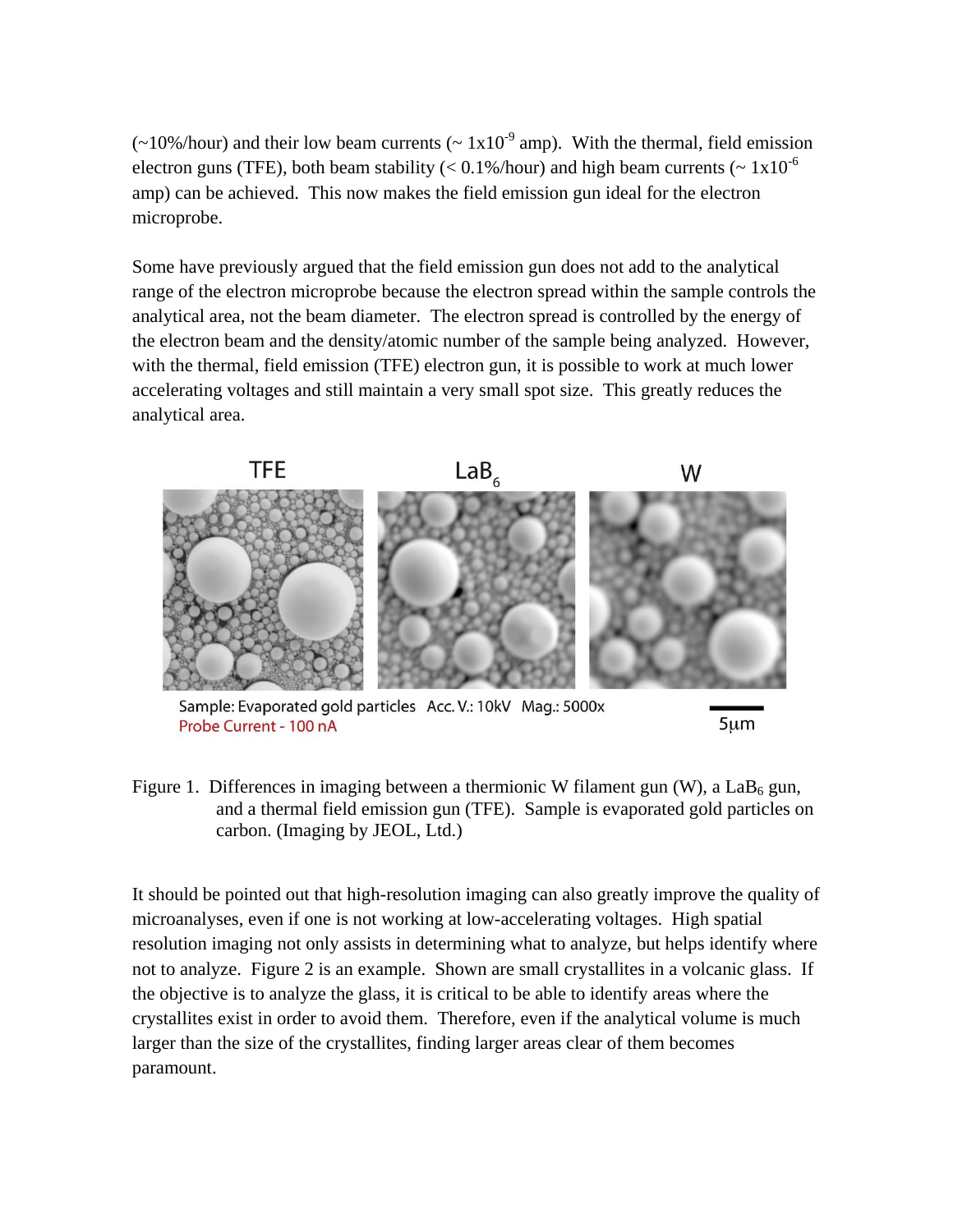

Figure 2. Backscattered electron images of sub-micron dendritic crystallites in a volcanic glass collected on a JEOL 8530F field emission electron microprobe. The crystallites are too small to analyze, but high-resolution imaging means that they can be avoided when preforming analyses of the glass.

Two general strategies have been suggested for analyzing very small volumes (Armstrong, 2011) (1) low voltage analyses, and (2) low overvoltage analyses. Both have advantages and disadvantages. This work will attempt to summarize the many issues that should be considered when attempting to decide which approach is best for a given analytical situation. These include: (1) the size of the analytical volumes, (2) minimum detection limits, (3) quality of the matrix corrections, (4) secondary fluorescence, (5) effects of surface contamination, oxide layers, and carbon coatings.

# 3. LOW VOLTAGE ANALYSES (low kV)

As one decreases the accelerating voltage, and therefore the energy of the beam electrons, the spread of the electron within the sample is also reduced. The electrons have less energy and therefore can travel only a short distance before they have lost all of their energy. Therefore, one can greatly reduce the size of the area being analyzed by dropping the accelerating voltage (Fig. 3) from the typical microprobe analytical range of 15-25 kV to a low voltage range of 5-10 kV. Often, this will also mean switching to a lower energy X-ray line. However, there is a limit as to how low the accelerating voltage can be decreased and still improve the spatial resolution of the analyses. As the accelerating voltage is decreased, the interaction volume decreases, but the diameter of the electron beam increases (Fig. 4). Therefore, there is an optimum accelerating voltage for each material, where the size of the area of electron scattering within the sample is equal to the diameter of the beam. A lower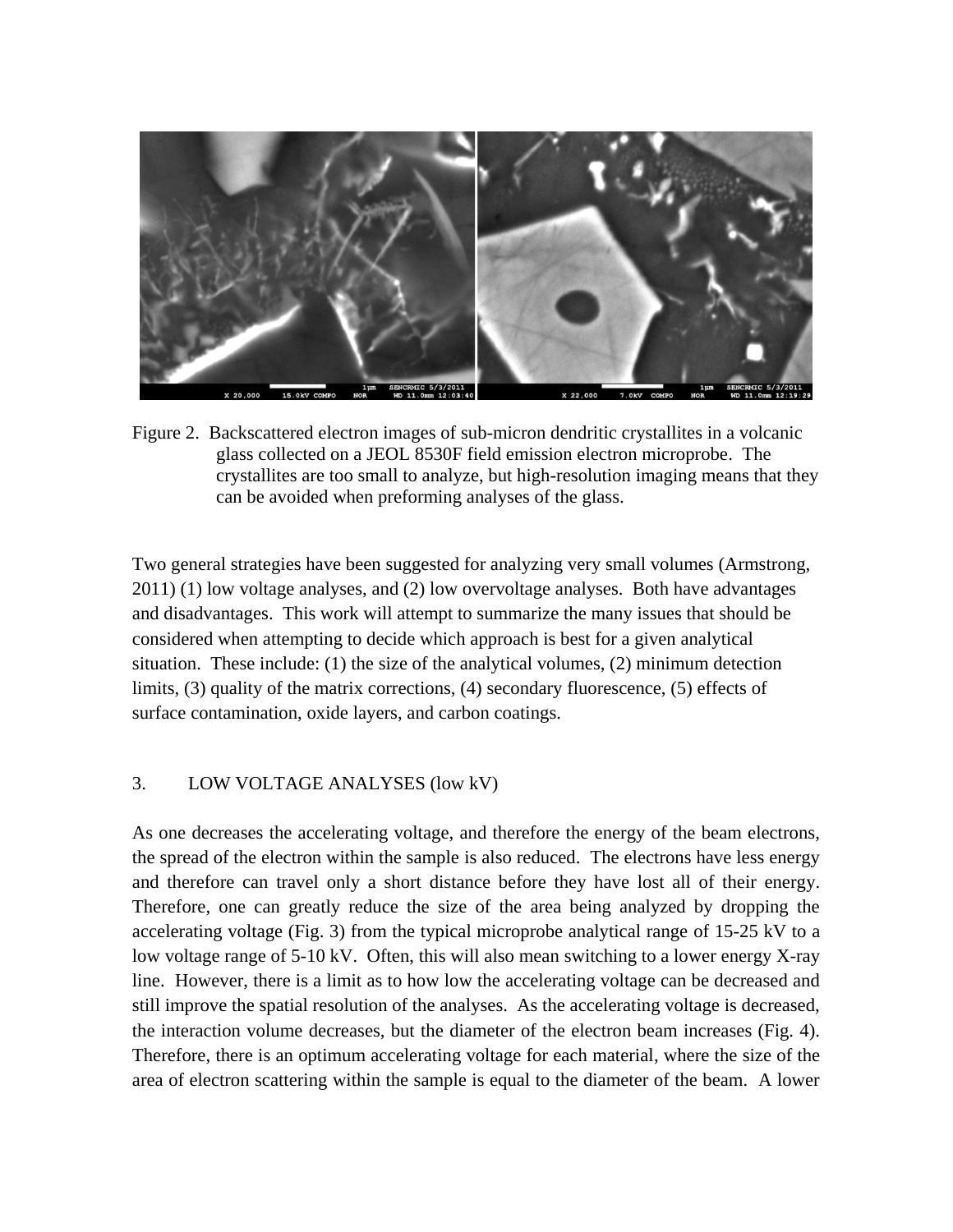accelerating voltage will increase the analytical area because the beam diameter is bigger, and a higher accelerating voltage will increase the analytical areas because of a larger scatter volume. The optimum accelerating voltage depends on the material, but typically falls in the 5 to 8 kV range.



Figure 3. Monte Carlo modeling shows the improved spatial resolution with both increased atomic number and a decrease in the accelerating voltage. The diameter of the interaction volume for Fe drops from 2000 nm at 20 kV to about 300 nm at 7 kV. For W, the diameter drops from about 1000 nm at 20 kV to about 160 nm at 7 kV. (Models generated by CASINO).



Figure 4. The analytical area is controlled by both the beam diameter and the scatter within the sample. For every material there is an optimum accelerating voltage that will produce the minimum analytical area. Commonly, this is in the 5 to 8 kV range. At a higher accelerating voltage, scattering within the sample generates a larger analytical area; at a lower accelerating voltage the expanding beam diameter makes for a larger analytical area. The beam diameter was measured on JEOL JXA-8530F field emission electron microprobe.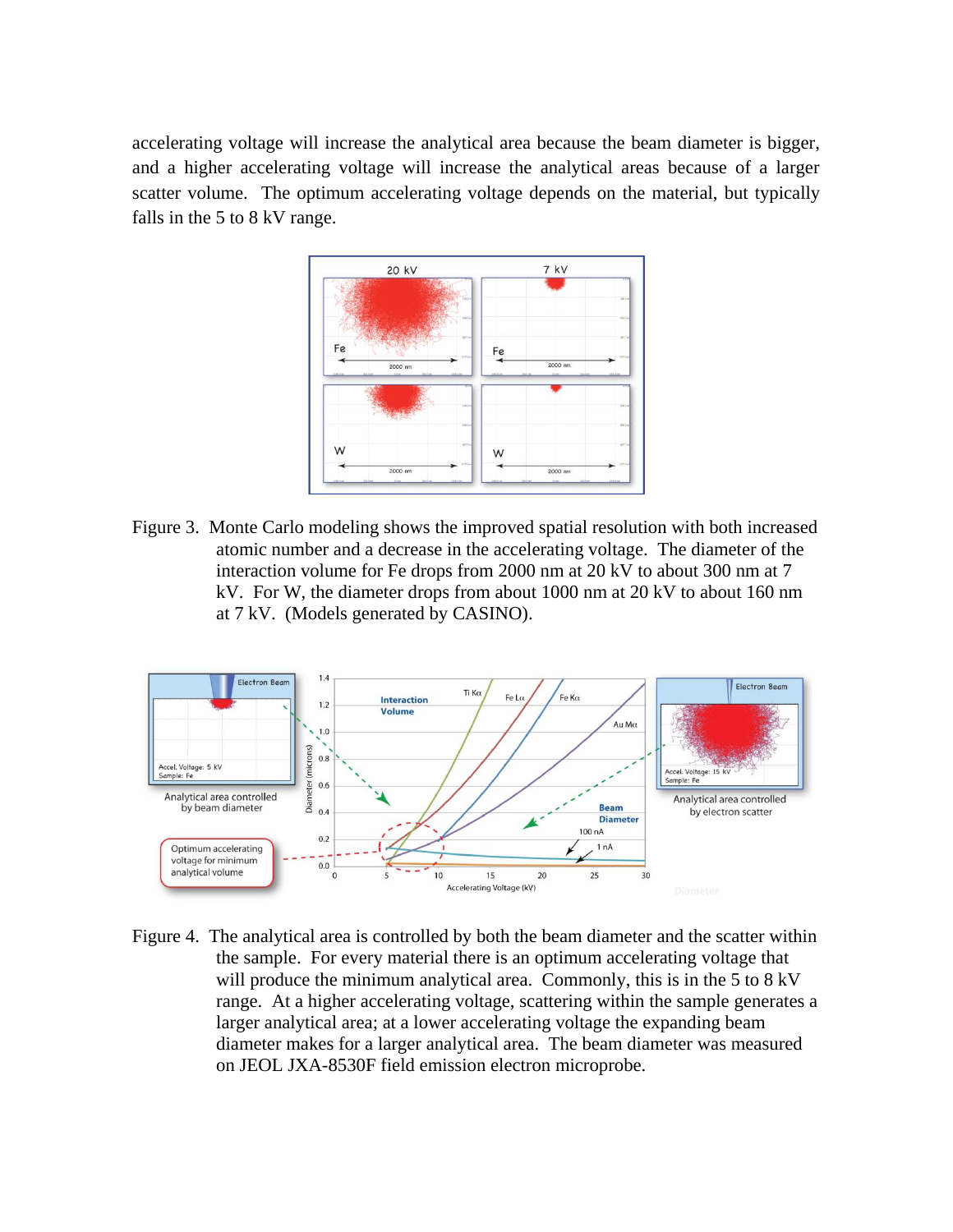#### 4. LOW OVERVOLTAGE ANALYSES (low-U)

A second method that can be used to generate a small analytical volume is to minimize the overvoltage (U) (U = accelerating voltage / critical ionization energy of X-ray) (Armstrong, 2011). Typically an overvoltage of around 2 is recommended for routine analyses. This gives each beam electron enough energy to generate at least one characteristic X-ray, even if it has lost considerable energy due to other types of inelastic interactions within the sample. However, this high overvoltage results in considerable scattering of the beam electrons within the sample, making a large volume from which the X-rays will be generated.

A low overvoltage analysis reduces the accelerating voltage to the minimum required to produce the characteristic X-ray of interest. An accelerating voltage of just 1-3 kV over the critical ionization energy is used. This dramatically reduces the number of X-rays generated, but also greatly reduces the volume from which the X-rays will be produced. The total electron interaction volume can still be very large, but the beam electrons quickly lose the required energy to create the characteristic X-rays of interest. As a result, all of the X-rays of interest are generated from a small volume near the surface (Fig. 5).



Figure 5. Shown are Monte Carlo simulations of the size of the total electron interaction volume within Ni metal (blue) for a 10 kV accelerating voltage. Compared to that is the volume in which the electrons have enough energy (8.332 keV) to produce Ni K $\alpha$  X-rays (analytical volume in red). As the 10 keV electrons scatter within the sample, they quickly lose sufficient energy to produce the Ni Ka X-rays, resulting in a small analytical volume.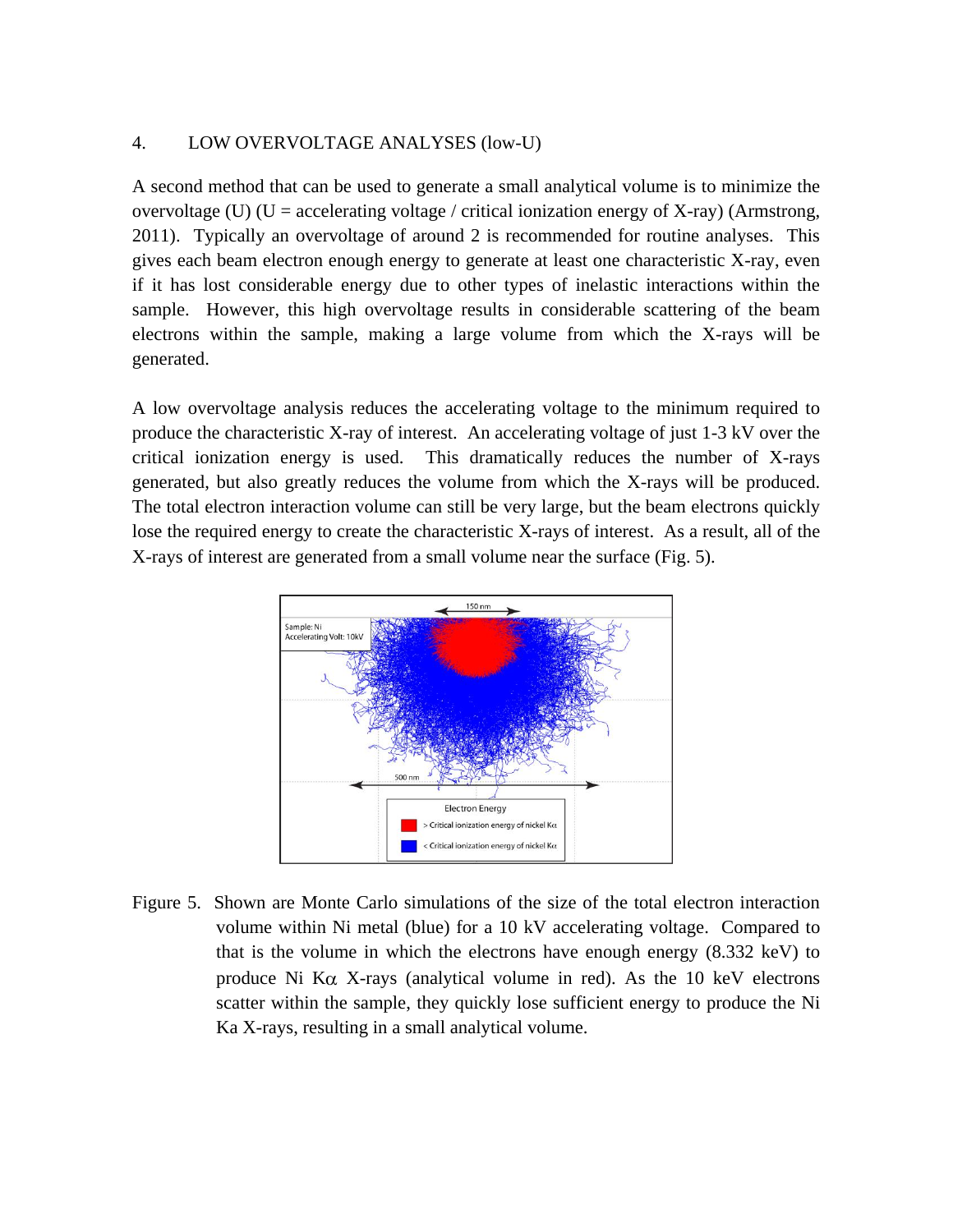Both the low voltage method and the low overvoltage method for analyzing sub-micron areas have advantages and disadvantages. The remainder of the paper will evaluate one binary system (Fe-Ni) in order to compare the differences between the two approaches. The purpose is not to determine which method is better overall. That will depend on the material being analyzed and the objective of the analyses. For a given material, one method might work better for map analysis, while the other for quantitative analysis. One method might be better for the detection limits in trace element analyses, the other for accuracy in major element analyses. The objective is to highlight some of the issues that should be considered when attempting to achieve the smallest analytical volumes.

For the low U analysis, 10 kV was selected for the accelerating voltage. This is only 1.7 kV higher than the critical ionization energy required to produce the Ni K $\alpha$  X-ray line (Table 1). A lower accelerating voltage would reduce the number of Ni K $\alpha$  X-rays generated to a level less than acceptable. The alternative is to use the L-lines for Ni and Fe. The critical ionization energy for these X-ray lines would, in theory, allow for an accelerating voltage as low as 1 kV to be used. However, considering the issues discussed in Figure 4, and others to be discussed later, the low kV analyses for this work will be limited to 7 kV.

Table 1. Critical ionization energy of Fe and Ni X-ray lines (Goldstein, et al. 1992).

| Fe | 7.111 | 0.707 |
|----|-------|-------|
| Ni | 8.332 | 0.854 |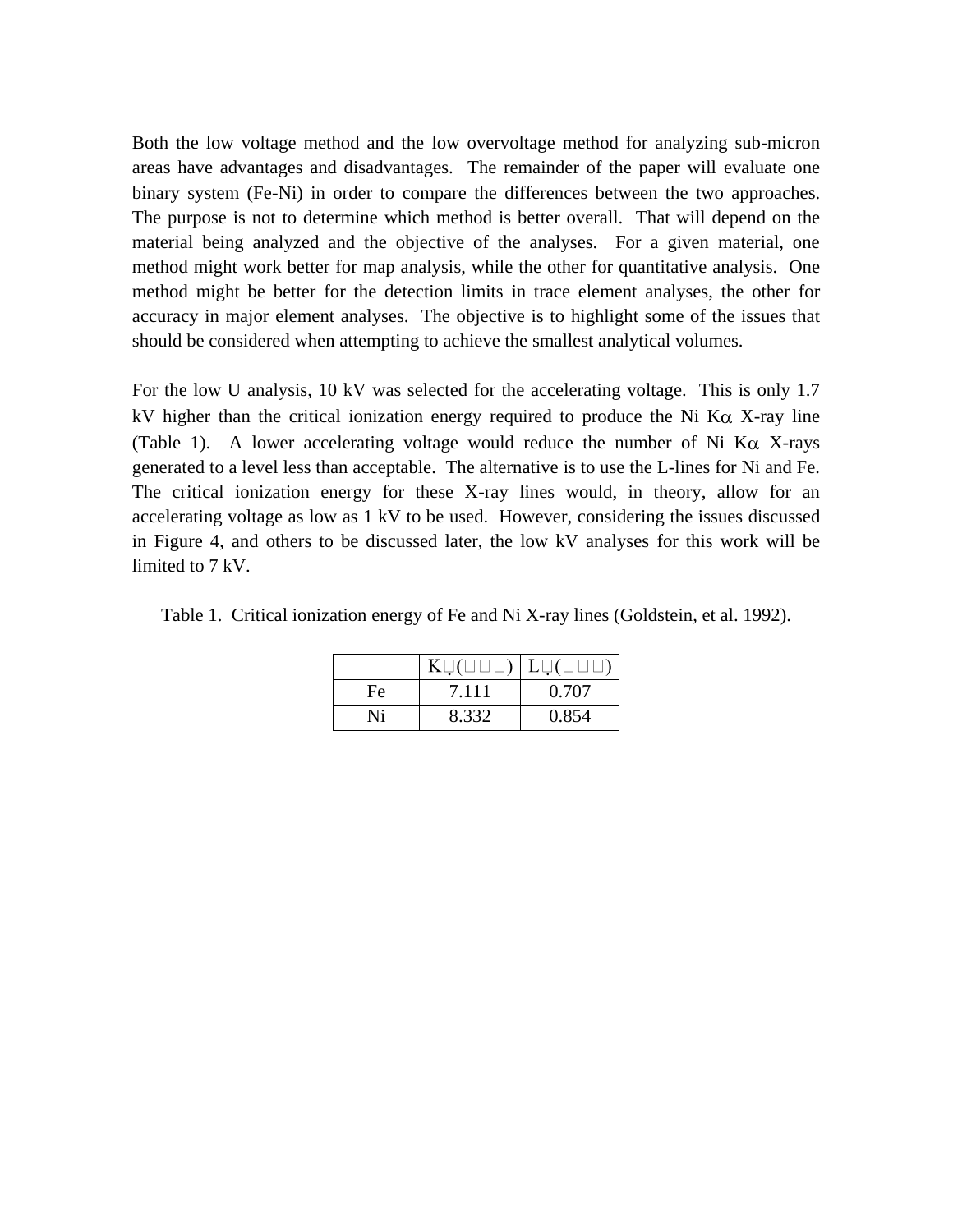## 5. ANALYTICAL VOLUMES

Monte Carlo modeling can be used to determine the size of the volume in which X-rays are generated by simply putting a threshold on the electrons, truncating the path once they have dropped below the critical ionization energy of the X-ray in question. A comparison of the X-ray generation volumes for the low U analysis method (using Fe K $\alpha$ , Ni K $\alpha$  and 10 kV) and the low kV analysis method (Fe  $L\alpha$ , Ni  $L\alpha$ , and 7 kV) is shown in Figure 6.



Figure 6. Monte Carlo modeling of the analytical volume for Fe L $\alpha$  and Ni L $\alpha$  X-ray lines at 7 kV, and Fe K $\alpha$  and Ni K $\alpha$  X-ray lines at 10 kV for a metal containing 50 wt.% Fe and 50 wt.% Ni. These volumes were determined from the electron interaction volumes truncated at the critical ionization energy for the X-ray line in question. (Models generated using CASINO)

For both Fe and Ni, the volume in which the L-lines can be generated at 7 kV in a metal containing 50 wt.% Fe and 50 wt.% Ni (Fig. 6A-B), is about 200 nm in diameter. For the K-lines at 10 kV, the Fe volume is also about 200 nm in diameter (Fig. 6C), whereas the Ni volume is closer to about 150 nm (Fig. 6D). The depths from which the X-rays can escape are generally smaller than the diameter of the X-ray generation volume. The phi-rho-Z plots in Figure 7 show the depths at which the various X-rays are generated, and from which the X-rays can escape. For the K-lines, these two profiles are nearly identical. For the L-lines, there is a significant difference.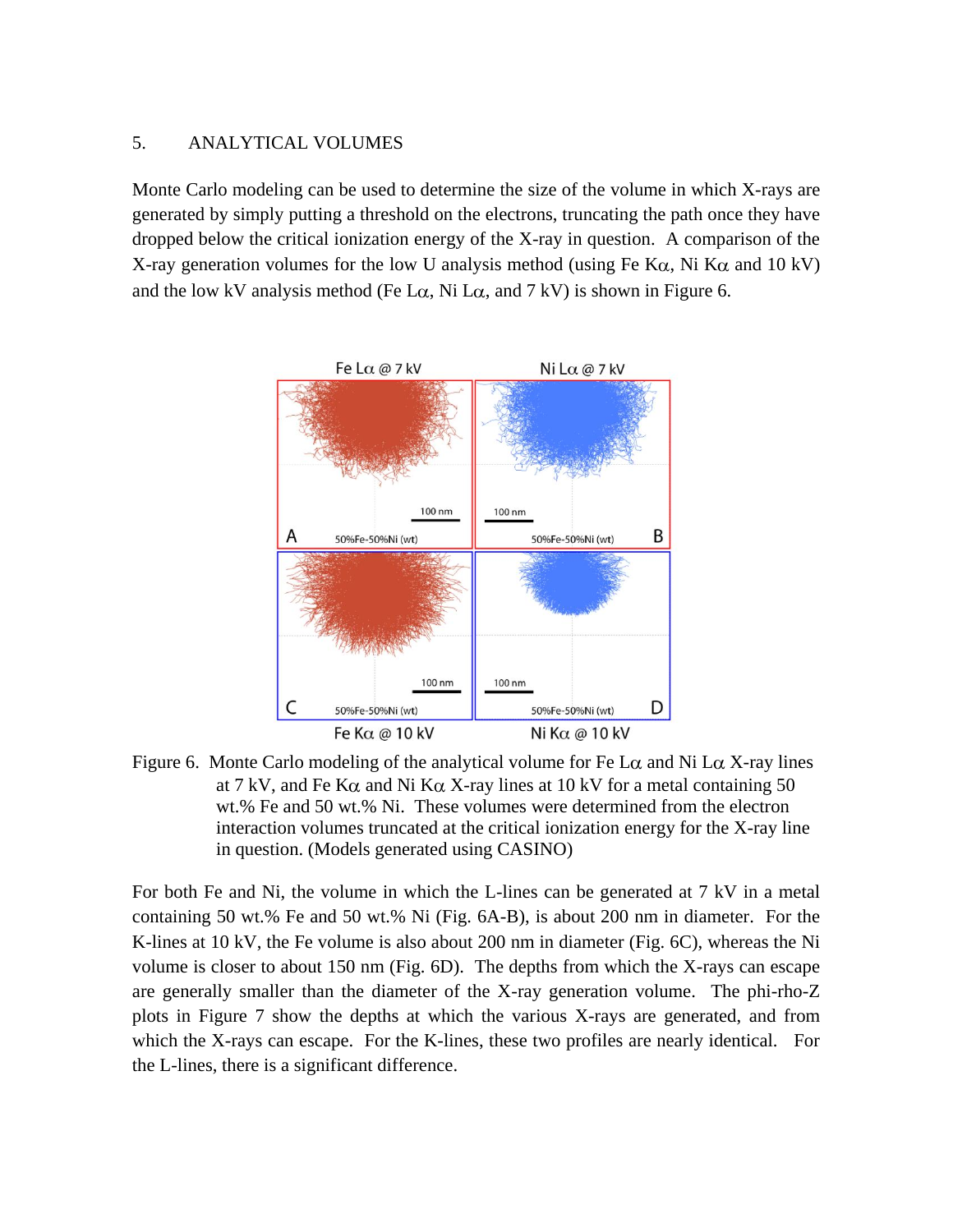

Figure 7. Phi-rho-Z plots for Fe L $\alpha$ , Ni L $\alpha$ , Fe K $\alpha$  and Ni K $\alpha$  in a material consisting of 50 wt.% Fe and 50 wt.% Ni. The dashed lines on each plot show the depth above which 99% of the escaped X-rays will come.

Due to the low energy of the L-lines, there is a large discrepancy between the number of Xrays generated in the sample and the number that ultimately escape from the surface (Fig. 7A-B). The sample absorbs many of the generated X-rays before they reach the surface. This discrepancy must be corrected for by the matrix correction routines. These large corrections are one of the reasons for the errors when using the lower energy L-lines in quantitative analyses. Because of the higher energy of the K-lines, most of the generated  $K\alpha$  X-rays for Fe and Ni will escape; therefore, the matrix corrections are much smaller.

The analytical depth for these X-ray lines in a metal that is 50:50 Fe:Ni can be defined using the 99% escaped depths show in Figure 7. This is the depth above which 99% of the escaped X-rays came. For Fe L $\alpha$  and Ni L $\alpha$  this is between about 120 to 150 nm. For Fe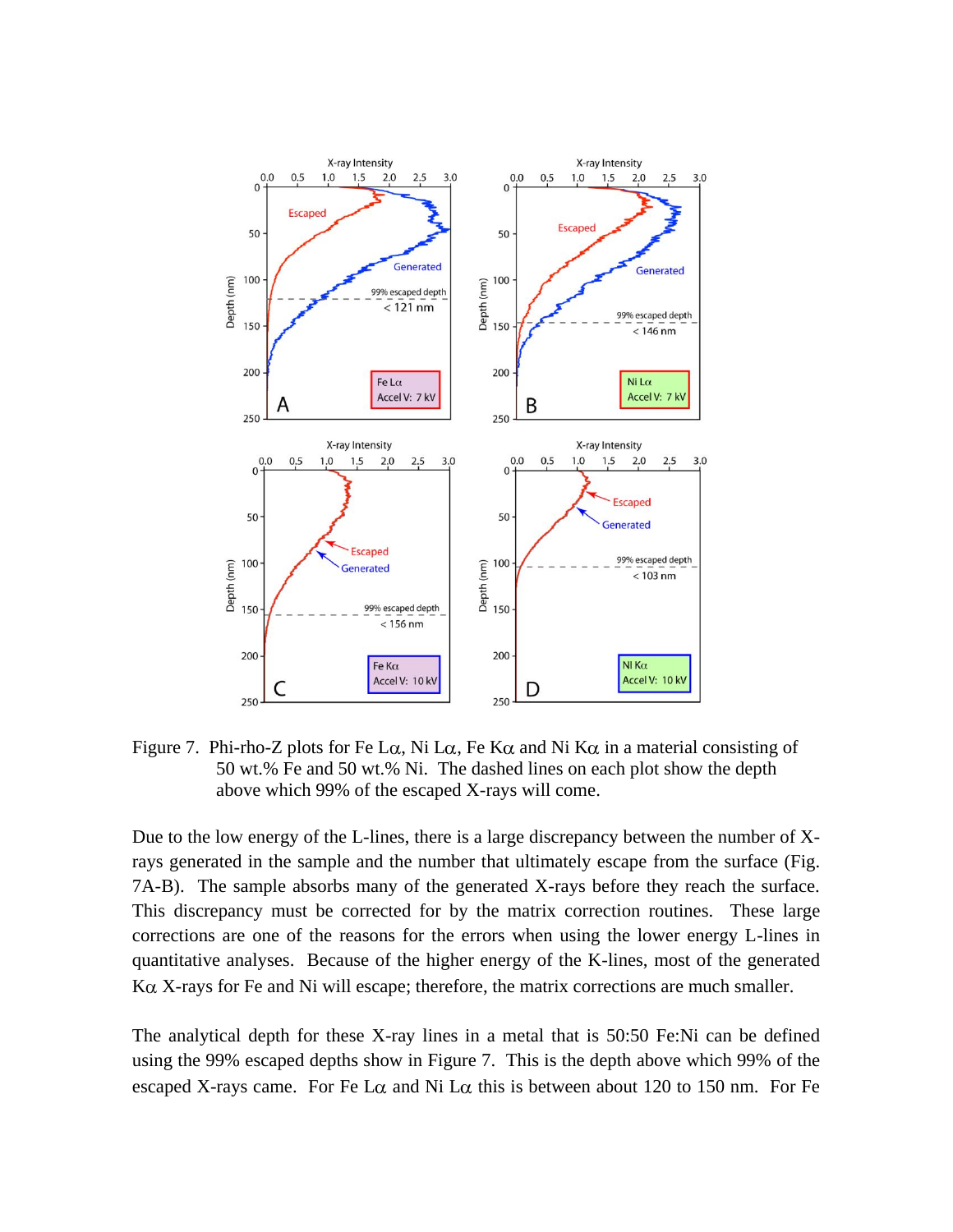K $\alpha$  this depth is about 156 nm, and for Ni K $\alpha$  it is about 100 nm. Therefore there is not a huge difference in the analytical area between the low kV and the low U analytical method for the Fe-Ni binary. Both should allow for analyses of volumes that are in the range of about 200 nm in diameter, and about 150 nm in depth. This is similar to the empirical observations of McSwiggen, et al. (2011), where they report consistent quantitative analyses of  $Ag_3Sn_1$  grains down to about 250 nm.

#### 6. SECONDARY FLUORESCENCE

X-rays can be generated in a sample from more than just the beam electrons. In many samples, secondary fluorescence can also generate characteristic X-rays. X-rays produced by the primary electrons can fluoresce X-rays in another phase some distance from the primary electron interaction volume. These secondary X-rays are then mistakenly assumed to be coming from the phase being analyzed (Fournelle, 2007; Fournelle, et al., 2005). Whether a secondary X-ray is fluoresced depends mostly on the energy of the primary Xray relative to the critical ionization energy of the secondary X-ray. The probability of fluorescence is at its greatest when the energies are the same. As the difference between the two energies increases, the probability of fluorescence decreases. If the primary X-ray has an energy greater than the critical ionization energy of the secondary X-ray of more than about 3 keV, then there will be no significant fluorescence (Goldstein, et al., 1992, p. 141). If the primary X-ray has less energy than the critical ionization energy of the secondary X-ray, then it is not possible to create the secondary fluorescence.

To determine the degree to which secondary fluorescence may be a problem in the Fe-Ni system, the NIST program DTSA II was used to model the effect. It was assumed that an area of pure nickel was in contact with a pure iron metal phase. Spectra were generated for spots within the Ni phase at various distances from the interface with the Fe. The weight percent of Fe was determined using both the Fe K $\alpha$  line and the Fe L $\alpha$  line. The results are shown in Figure 8. When the Fe K $\alpha$  line is used, one can see that the effect of secondary Fe fluorescence is very significant. Even 10 to 20 microns from the interface, about 0.5 wt.% Fe could be measured. This would be a major problem if trying to measure minor or trace concentrations of Fe in a nickel phase that was surrounded by an iron phase. However, Figure 8B shows that if the Fe  $L\alpha$  line is used, no Fe was detected beyond about 0.2 microns from the interface when a 7 kV accelerating voltage was used. Therefore, a sub-micron grain of nickel, surrounded by an iron phase, could still be analyzed for trace amounts of Fe. The reason there is little fluorescence of the Fe  $L\alpha$  line is that the energy of the Fe K $\alpha$  and Ni K $\alpha$  lines are too high to fluoresce a Fe L $\alpha$  line, and the energy of the Ni L $\alpha$  is too low to allow it to travel very far within the sample.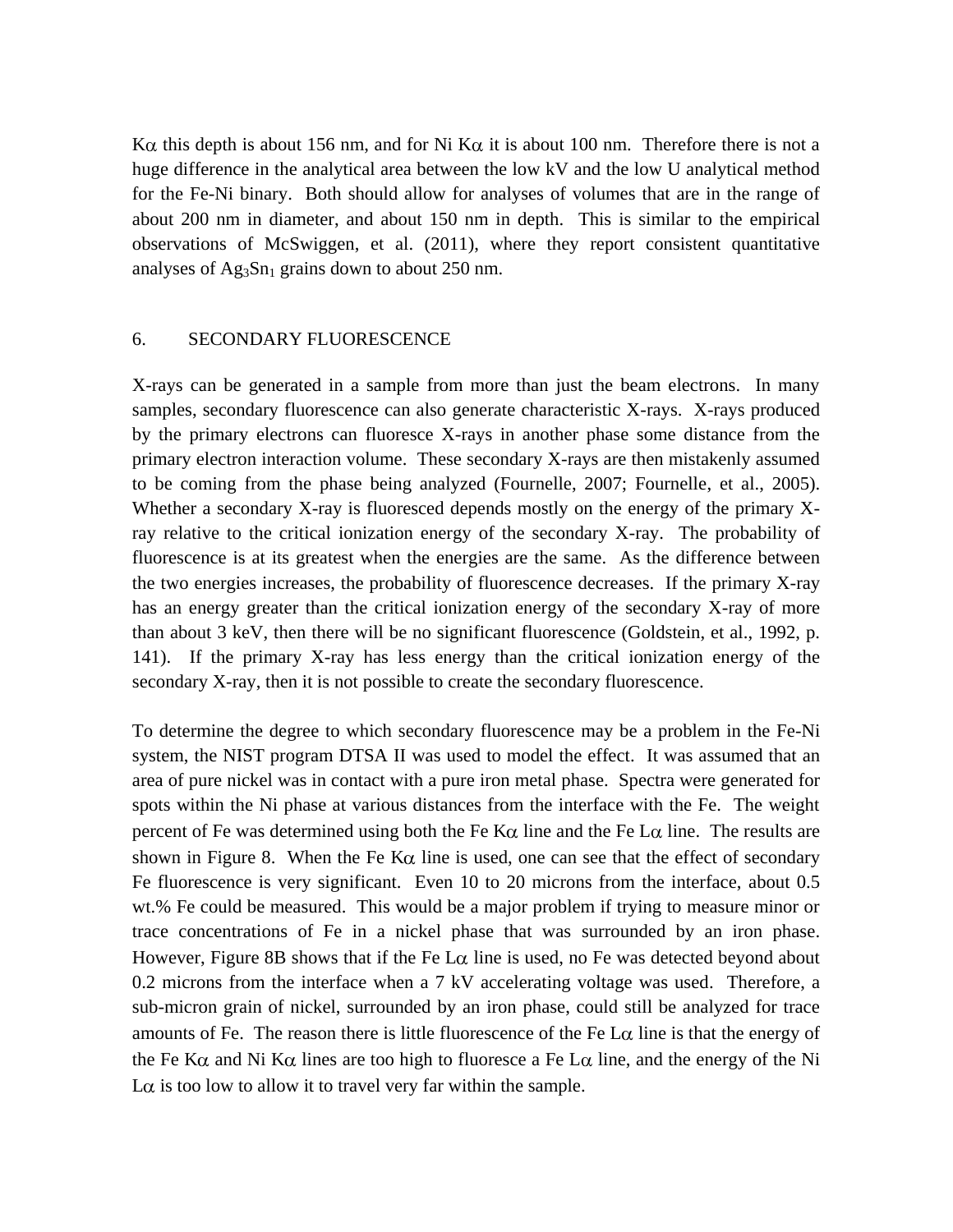The Fe-Ni system is particularly sensitive to secondary fluorescence when using the Klines. Other systems would have to be evaluated individually to determine the importance of this process when analyzing sub-micron grains.



Figure 8. Plots showing the measured Fe resulting from secondary fluorescence when analyzing Ni metal near an interface of Fe, using Fe  $K\alpha$  (A) and Fe L $\alpha$  (B) Xray lines. Even 10 to 20 microns from the surface, 0.5 wt.% Fe can be measured if the Fe K $\alpha$  lines are used and a 10 kV accelerating voltage. If the Fe L $\alpha$  line is used, no measureable Fe can be detected past 0.2 microns from the interface. Modeling was done using the NIST program DTSA II.

## 7. DETECTION LIMITS

Both methods for analyzing small volumes, whether using a low kV or using a low overvoltage will result in a drop in X-ray counts. As the accelerating voltage is reduced, each beam electron is capable of producing fewer X-rays. This in turn reduces the detection limits for the element in question. Figure 9 shows the calculated detection limits for Ni K $\alpha$  and Ni L $\alpha$  in Fe metal as a function of accelerating voltage. These detection limits were calculated using Equation 1, while keeping the counting time and beam current constant at 20 seconds and 100 nA, respectively. The absolute values shown in Figure 9 are not significant. These will vary with the sensitivity of the spectrometer being used, the counting time, and the beam current. However, if one keeps these constant, the detection limit can degrade precipitously as one tries to minimize the analytical area by dropping the accelerating voltage. For the Ni K $\alpha$  line, the detection limits become asymptotic as the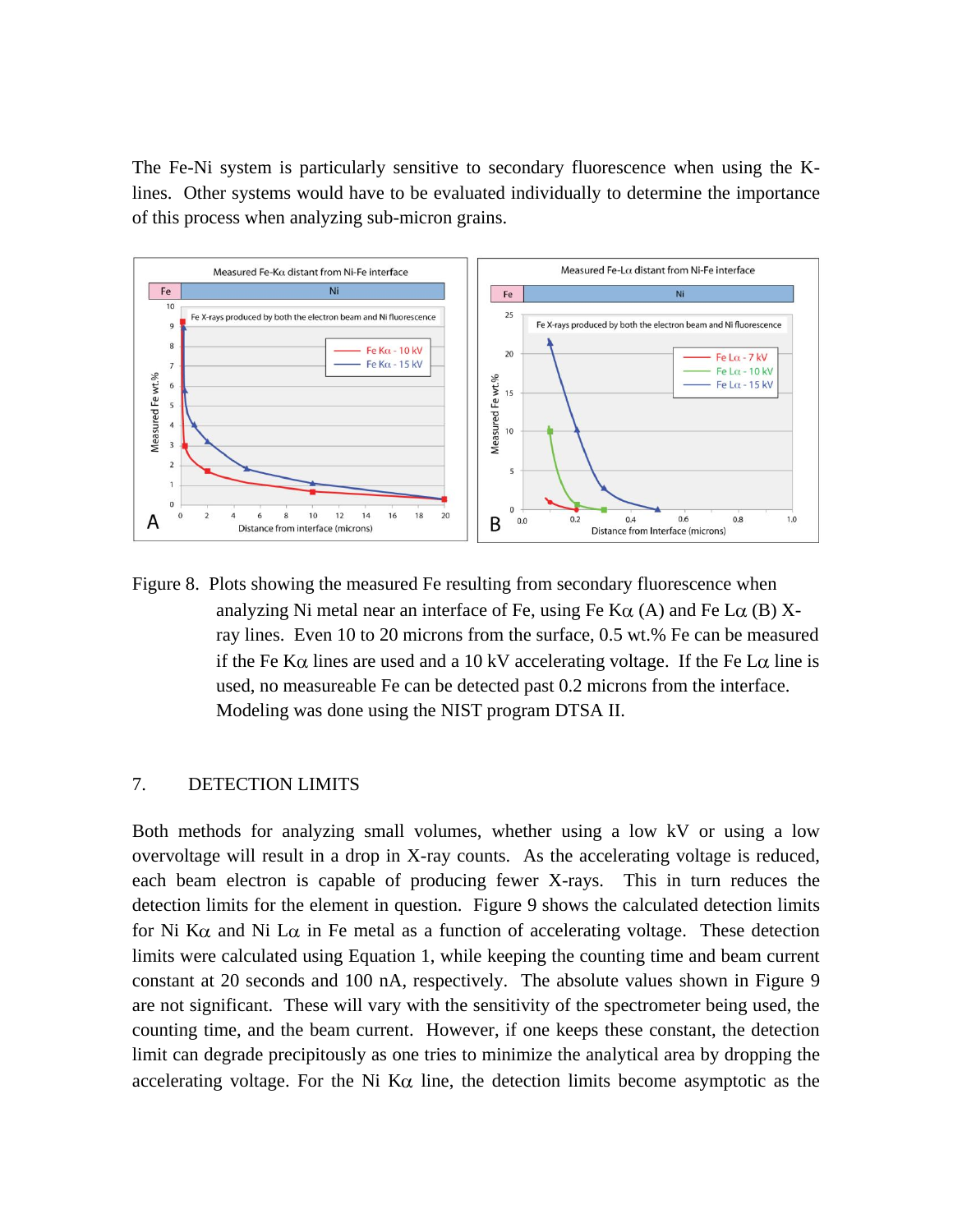accelerating voltage approaches the critical ionization energy (8.332 keV) (Fig. 9A). For the Ni L $\alpha$  line, the best detection limit is achieved at an accelerating voltage of around 10 to 15 kV (Fig. 9B) The detection limit worsens when the accelerating voltage is either increased or decreased. Decreasing the accelerating voltage produces fewer X-rays, while increasing the voltage will produce more X-rays. However, the X-rays are produced deeper in the sample, thereby getting absorbed before they reach the surface. Therefore the maximum measured Ni L $\alpha$  X-rays occur at the intermediate accelerating voltage.

It is clear that there is a trade-off between trying to obtain the smallest analytical area and the best detection limits. Attempting to minimize the analytical area will result in a worse detection limit. Comparing a 10 kV Ni K $\alpha$  analysis with a 7 kV Ni L $\alpha$  analysis shows that the Ni L $\alpha$  analysis has the better detection limit for a comparable analytical area. However, for Fe the reverse is true. This is due to the low count rate for Fe  $L\alpha$  on the TAP crystal. Again, every situation is different. Spectrometer performances vary, as do intensities from one element to another. Therefore one cannot generalize to other element systems without preforming the measures on the specific electron microprobe that will be used.



Figure 9. Detection limits for Ni K $\alpha$  and Ni L $\alpha$  as a function of accelerating voltage. Values were calculated from measured count rates and Equation 1.

$$
MDL = \frac{3\sqrt{1_B}}{I_P} * 100
$$
 (1)

where:  $I_B =$  intensity of the background in the Ni peak position on Fe metal  $I_P$  = net intensity of the Ni peak on pure Ni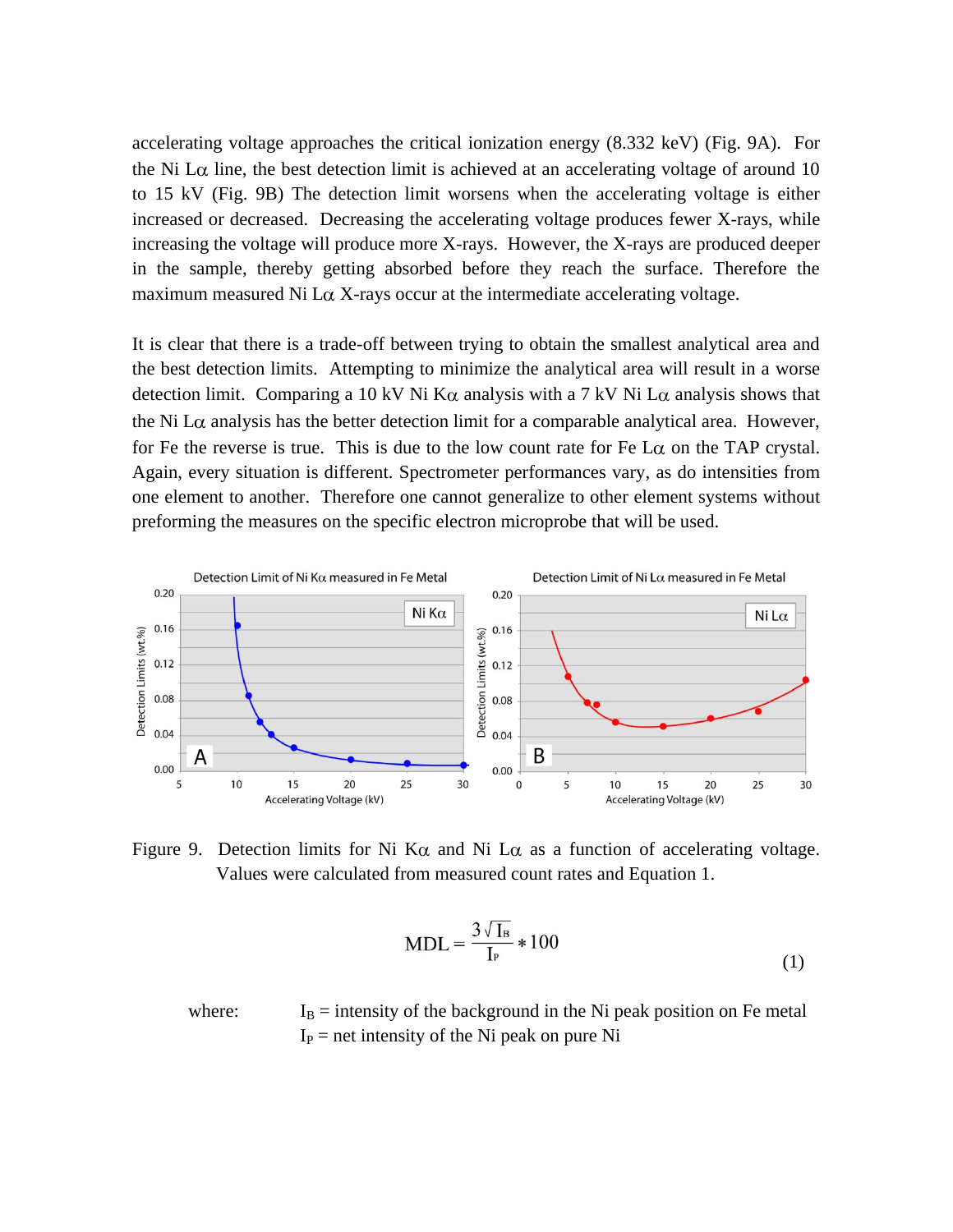#### 8. QUALITY OF QUANTITATIVE ANALYSES

One problem with low kV analyses is that for many of the transition elements the K X-ray lines can no longer be used, if a 7 kV accelerating voltage is used, and the L lines can be problematic in some cases. For example, Fe has an absorption edge between the  $L\alpha$  and  $L\beta$ lines. This absorption edge causes a shift in the combined peak position on a layered synthetic crystal (2d = 6 nm) with changes in Fe abundance. On the TAP crystal, L $\alpha$  and  $L\beta$  peaks are separate, but their mass absorption coefficients are dramatically different and poorly known because of the position of this absorption edge (Armstrong, 2011). For the low energy L lines, this is a particular problem because of the massive absorption that they undergo within the sample. Figure 10 shows a plot of the measured Ni  $L\alpha$  k-ratios at 5 different accelerating voltages for a set of standards along the Fe-Ni binary. At 20 kV, the measured k-ratio for a 50 wt.% Ni standard is about 0.25. About half of the expected Xrays are being absorbed by the sample. At successively lower accelerating voltages, the depth the beam electrons can penetrate diminishes, and therefore, the volume the X-rays are generated in becomes smaller and closer to the surface. Since the path to the surface is shorter, few of the X-rays get absorbed. At a 2 kV accelerating voltage, the Ni L $\alpha$  k-ratio is equal to the weight ratio of the Ni in the binary sample, and no matrix corrections are required to obtain the correct values. In this case, simply using a sufficiently low accelerating voltage can overcome the uncertainty in the mass absorption coefficient.



Figure 10. Plot of Ni L $\alpha$  k-ratios against the Ni wt.% as a function of accelerating voltage for sample along the Fe-Ni binary.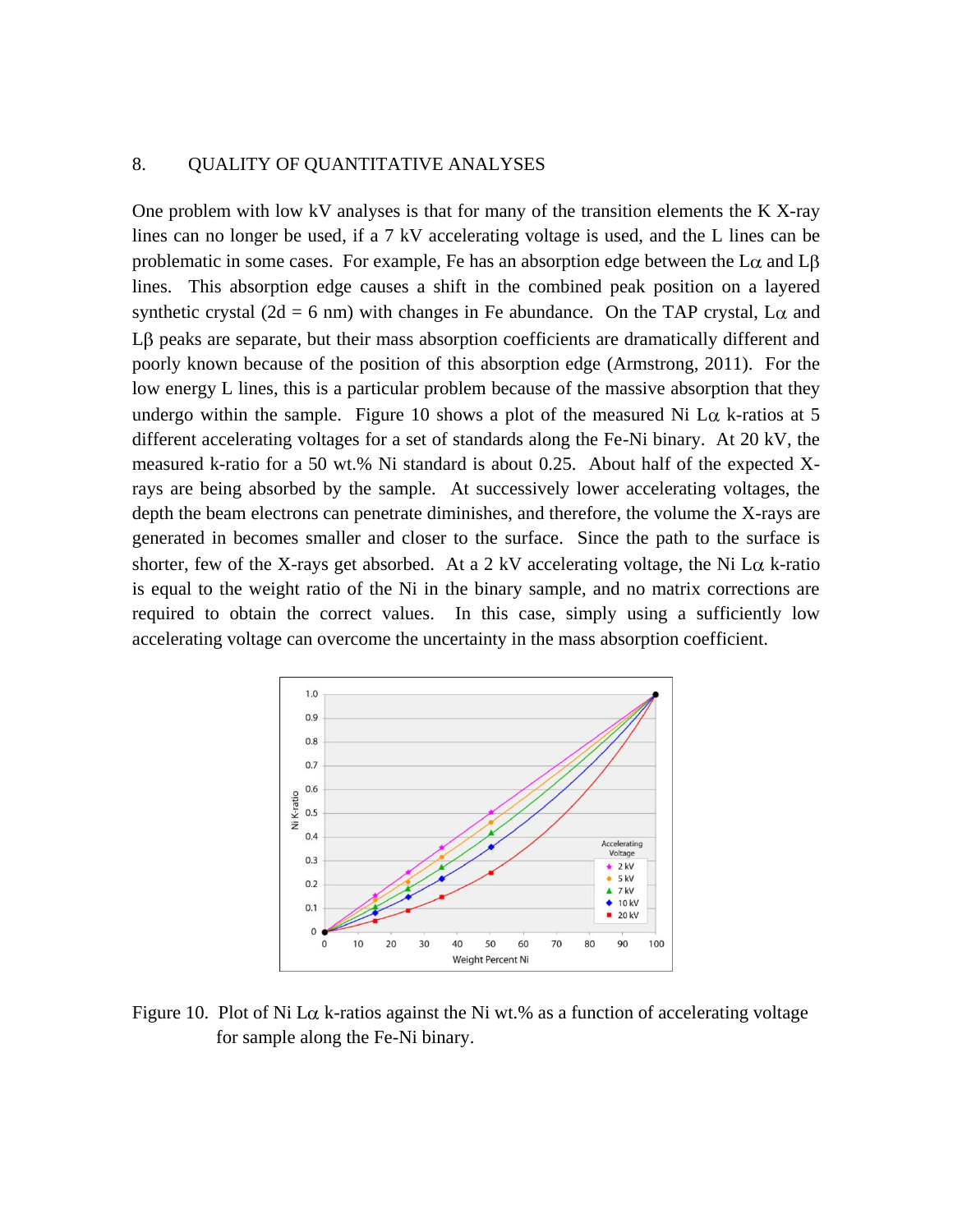Above a 2 kV accelerating voltage, the matrix corrections perform poorly (Figure 11A) for the L lines. For the Ni L $\alpha$  line, the matrix correction dramatically over-corrects for the absorption. For the Fe  $\text{L}\alpha$  line, the matrix corrections are acceptable between 15 and 25 kV, but they do not properly correct at lower accelerating voltages. The K lines perform much more reliably over the range of accelerating voltages from 10 to 25 kV for both Fe Kα and Ni Kα (Fig. 11B).



Figure 11. Measured k-ratios and matrix corrected wt.% as a function of accelerating voltage for Fe L $\alpha$  and Ni L $\alpha$  (A) and for Fe K $\alpha$  and Ni K $\alpha$  (B) for a metal containing 50 wt.% Fe and 50 wt.% Ni. Pure end-member compositions were used as standards.

For quantitative analyses of sub-micron grains, the low overvoltage method works better in the Fe-Ni system because the K lines perform better in the matrix corrections. However, analyses using the L lines can be improved by using standards that are closer to the "unknown" in composition. Table 2 compares the results of three metals along the Fe-Ni binary. Consistently the 10 kV K $\alpha$  analyses are better than those of 7 kV L $\alpha$  analyses using 100% metals for standards. However, the Ni L $\alpha$  results are greatly improved when a 50% Ni standard is used.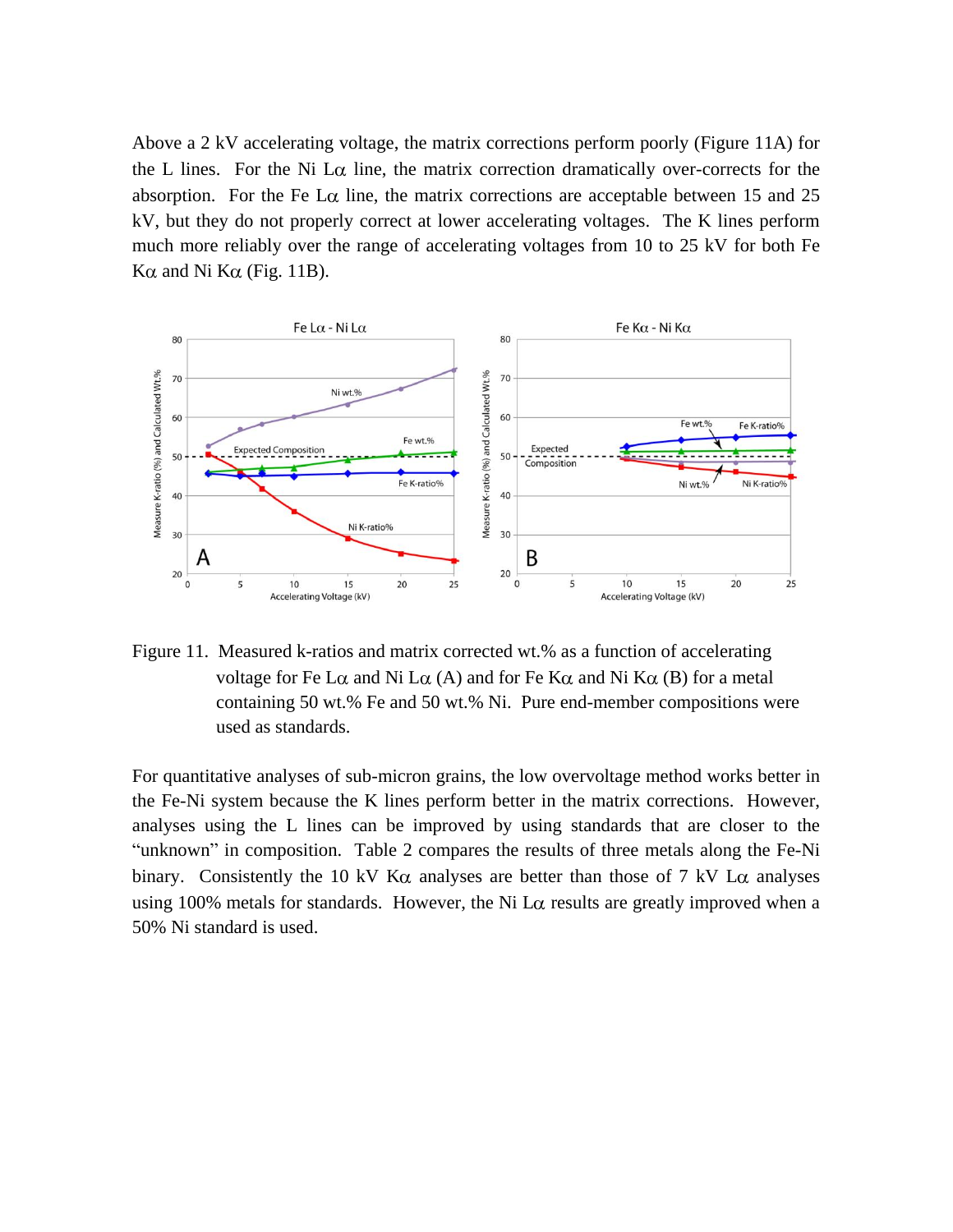| Weight % Ni     |                              |                              |                  |                 |  |  |
|-----------------|------------------------------|------------------------------|------------------|-----------------|--|--|
|                 | $7 \,\mathrm{kV}$ L $\alpha$ | $7 \,\mathrm{kV}$ L $\alpha$ | 10 kV K $\alpha$ |                 |  |  |
| <b>Material</b> | 100% Ni Std                  | 50% Ni Std                   | 100% Ni Std      | <b>Expected</b> |  |  |
| Ni35            | 43.09                        | 36.34                        | 35.58            | 35.32           |  |  |
| Ni25            | 30.99                        | 25.98                        | 24.84            | 25.18           |  |  |
| Ni15            | 19.13                        | 15.88                        | 16.14            | 15.17           |  |  |

Table 2. Quantitative analyses of three materials along the Fe-Ni binary using different X-ray lines, accelerating voltages, and standards.

| Weight % Fe     |                              |                              |                    |                 |  |  |
|-----------------|------------------------------|------------------------------|--------------------|-----------------|--|--|
|                 | $7 \,\mathrm{kV}$ L $\alpha$ | $7 \,\mathrm{kV}$ L $\alpha$ | 10 kV $K\alpha$    |                 |  |  |
| <b>Material</b> | 100% Fe Std                  | <b>50% Fe Std</b>            | <b>100% Fe Std</b> | <b>Expected</b> |  |  |
| Ni35            | 62.81                        | 66.44                        | 64.42              | 64.09           |  |  |
| Ni25            | 72.62                        | 76.84                        | 75.16              | 75.09           |  |  |
| Ni15            | 84.05                        | 88.99                        | 83.86              | 84.65           |  |  |

# 9. SURFACE COATINGS

Quantitative analyses at low kV can be very sensitive to surface coatings. Figure 12 shows the effect of various carbon coat thicknesses on the intensity of the Fe K $\alpha$  and Fe L $\alpha$  Xrays when compared to an uncoated Fe standard. Plotted are both the calculated curves using the equation of Reed (1997), assuming a density of 1.8 gm/cc for carbon, and the measured values (red dots) from an iron standard with an approximately 15 nm carbon film. These results show close agreement between the measured and calculated values. One can then interpolate the amount of error that will result when different thicknesses of carbon are used on the standard versus the unknown.

At high accelerating voltages, when using the Fe  $K\alpha$  line, the difference in counts between a coated and uncoated sample is in the 0.5 wt.% range. However, at 10 kV, a standard with a 10 nm coating and an unknown with a 30 nm coating will result in a difference of up to 4 wt.% in Fe K $\alpha$  counts. For the Fe L $\alpha$  line (Fig. 12B), the impact of the carbon coating is much greater. At 7 kV there will be approximately a 10 wt.% difference in X-ray counts between iron samples coated with 10 nm of carbon versus 30 nm.

Similar impacts can be expected as a result of oxide layers on sulfide minerals, sputtered metal coatings, or residue from polishing. To minimize these effects, make sure the surface of both the standard and the unknown are recently polished and clean, and that any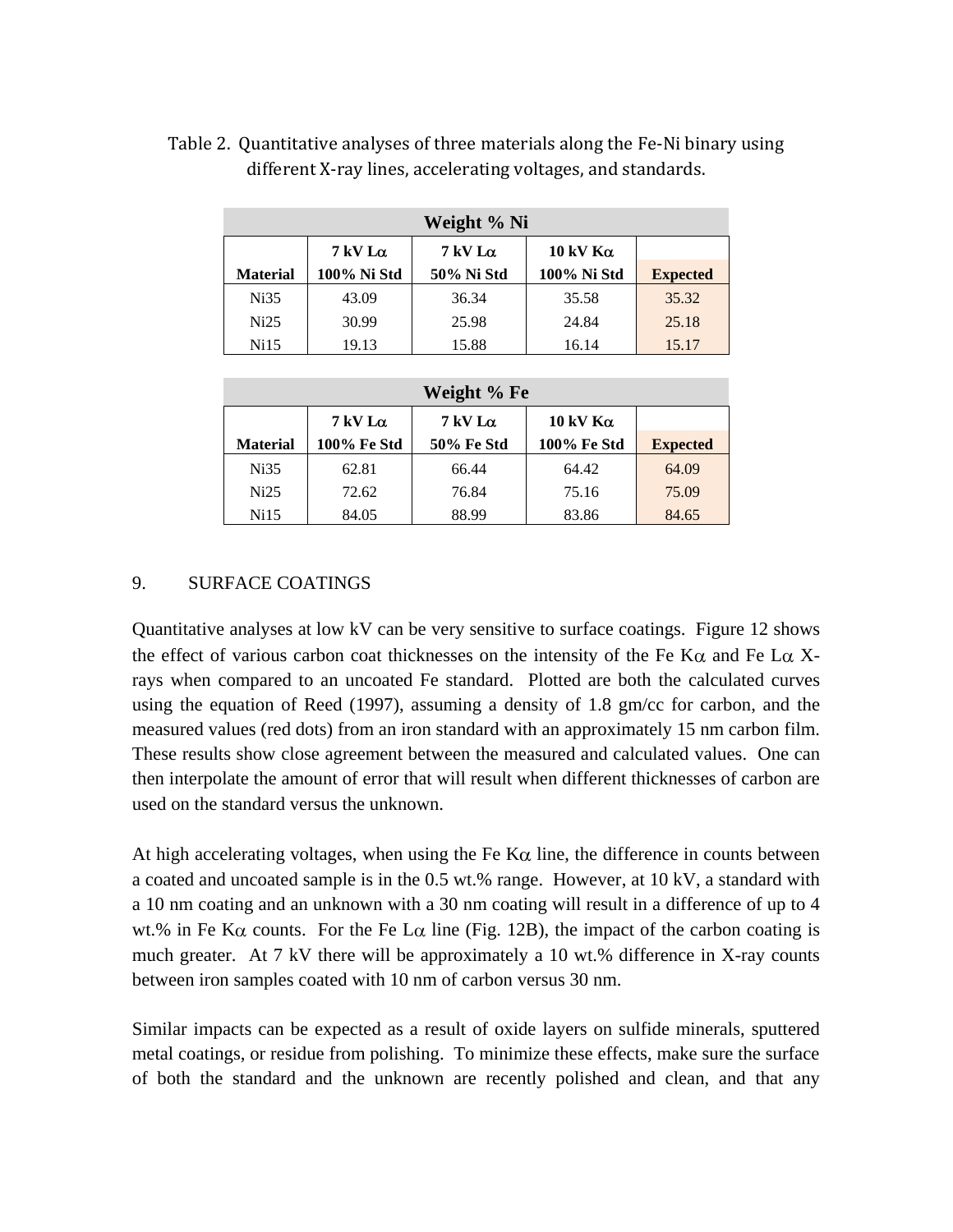deposited coatings are applied simultaneously to the standards and unknowns to ensure consistency.



Figure 13. Effect of carbon coating on X-ray intensity. Plotted are the calculated curves showing the decrease in X-ray Fe counts resulting from carbon films that are 10 nm, 20 nm and 30 nm thick, with a density of 1.8 gm/cc (Reed, 1997, p. 157). The red dots are measured values from an iron metal standard which was expected to have about 15 nm of carbon on it surface.

# 10. CONCLUSIONS

Using either the L lines and a low accelerating voltage, or the K lines and a very low overvoltage will produce very small analytical volumes in the Fe-Ni binary. However, each method has its advantages and disadvantages. If the objective is to produce highresolution X-ray maps, both methods will work equally well. If the objective is to produce the best quality quantitative analyses of the major elements, then the low overvoltage method is preferable, because of the better-understood behavior of the K X-rays lines. However, for quantitative analyses involving minor or trace elements, then one should consider using the L line, because they are less likely to be produced by secondary fluorescence, and a better resolution can be obtained.

Regardless of the methods used, care should be taken when carbon coating the samples to ensure that identical thickness are applied to both the standards and the unknowns, and the surfaces should be cleaned of any oxide layers or polishing residue.